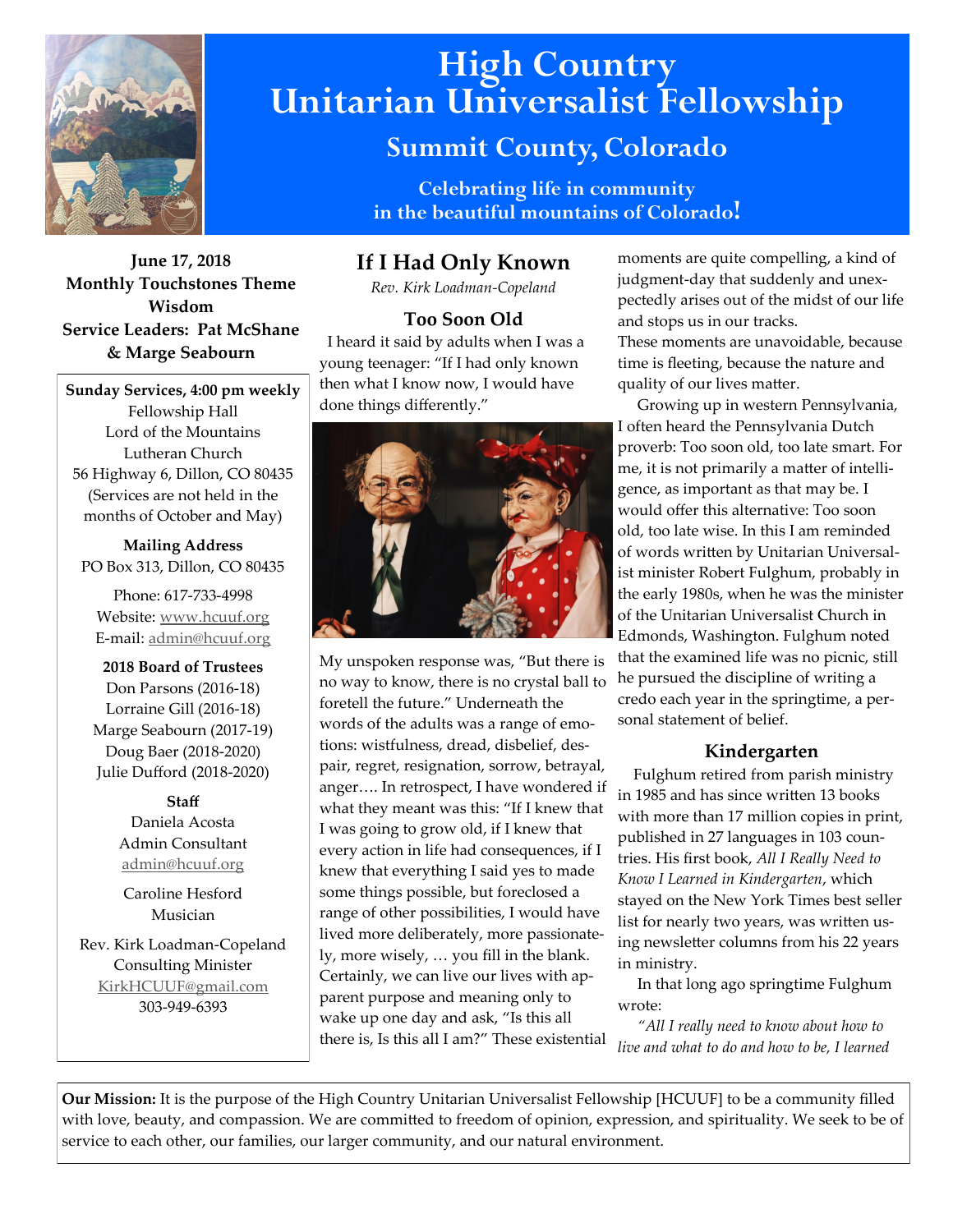*in kindergarten. Wisdom was not at the top of the graduate school mountain, but there in the sand pile at Sunday School. These are the things I learned: Share everything.* 

*Play fair.* 

*Don't hit people.* 

*Put things back where you found them. Clean up your own mess.* 

*Don't take things that aren't yours.* 

*Say you're sorry when you hurt somebody. Wash your hands before you eat. Flush.* 

*Warm cookies and cold milk are good for you.* 

*Live a balanced life—learn some and think some and draw and paint and sing and dance and play and work every day some.* 

 *Take a nap every afternoon.* 

 *When you go out in the world, watch for traffic, hold hands, and stick together.* 

 *Be aware of wonder. Remember the little seed in the Styrofoam cup: The roots go down and the plant goes up and nobody really knows how or why,* 

*but we are like that.* 

 *Goldfish and hamsters and white mice and even the little seed in the Styrofoam cup—they all die. So do we.*

 *And then remember the Dick-and-Jane books and the first word you learned—the biggest word of all—LOOK.* 

 *Everything you need to know is there somewhere. The Golden Rule and love and basic sanitation. Ecology and politics and equality and sane living.* 

 *Take any one of those items and extrapolate it into sophisticated adult terms and apply it to you family life or your work or your government or your world and it holds true and clear and firm. Think of what a better world it would be if we all—the whole world—had cookies and milk about 3 o'clock every afternoon and then lay down with our blankies for a nap. Or if all governments had as a basic policy to always put things back where they found them and clean up their own mess.* 

 *And it is still true, no matter how old you are—when you go out in the world, it is best to hold hands and stick together*."

 So there you have it, Fulghum's credo grounded in the conviction that, "Wisdom was not at the top of the grad-



uate school mountain, but there in the sand pile at Sunday School." Well, yes and no. What was important in the sand pile at Sunday School for Fulghum when he was five years old was not wisdom, but experience. The wisdom emerged slowly over time as he reflected on those long ago experiences. After all, he had written a credo, a statement of personal belief, each springtime for many years before he wrote this credo about kindergarten in his mid-40s, which quickly made him famous.

 Let's do the numbers. By the time Fulghum finished kindergarten, he had five years of experience. He wrote the piece when he was about 45, which yields up to 40 years of reflection on his experience in kindergarten. The result? Wisdom!

# **Information/Knowledge/ Wisdom**

 Wisdom, as an ideal, has been celebrated since antiquity. It is thought to be bert Einstein states: "Common sense is a complex process that integrates information, knowledge, understanding, experience, and, more recently, emotional intelligence. The resulting wisdom is necessary to live a good life.

 T.S. Eliot wrote, "where is the life we have lost in living? /where is the wisdom we have lost in knowledge? / where is the knowledge we have lost in information?" Information is necessary, for it presents us with the facts. Information is the "who," "what," "where," and "when" of existence, but it is not enough. We take the facts of existence and apply them to make sense of "how." This is knowledge, which is significant, but not sufficient. We are driven to understand, to make sense of the "why." It is by transforming information into knowledge that we find our way to understanding. As we do this again and again there is a process of distillation that produces the elixir that we call wisdom. And, in a lifetime, we will have done well to fill a cup half-full with wisdom.

## **Sand Piles**

 Wisdom does not lament about the past, although it uses the past by reflecting on experience in order to transform knowledge into meaning. Wisdom looks at the present moment to determine what to decide and do in order to live well in the current sand pile in which we find ourselves. The metaphor of a sandpile is important because it suggests that the materials we have to work with can give expression to our creativity. It also suggests a fluid process grounded in the reality that changes are inevitable since the winds of change will surely rearrange the sand continuously.

# **Uncommon Sense**

 When I was growing up my mother would tell me, on a fairly regular basis, that I did not have common sense, although she never defined what she meant by common sense. Generally, it consists of what people in common would agree on: that which they "sense" as their common natural understanding. A definition, however, attributed to Althe collection of prejudices acquired by age eighteen." As I think about the arc of my own life, I have been pursuing uncommon sense, which I regard as wisdom.

# **Wisdom in Short Supply**

 As Michael McKinney observes, "Wisdom requires a deeper understanding of the commonplace." Wisdom is neither knowledge nor understanding, yet its cultivation depends upon both. Wisdom is informed by experience and intuition. It is also dependent upon intellectual, emotional, and spiritual maturity. The value of wisdom has long been recognized culturally and philosophically. One of our Unitarian Universalist sources refers to "wisdom from the world's religions, which inspires us